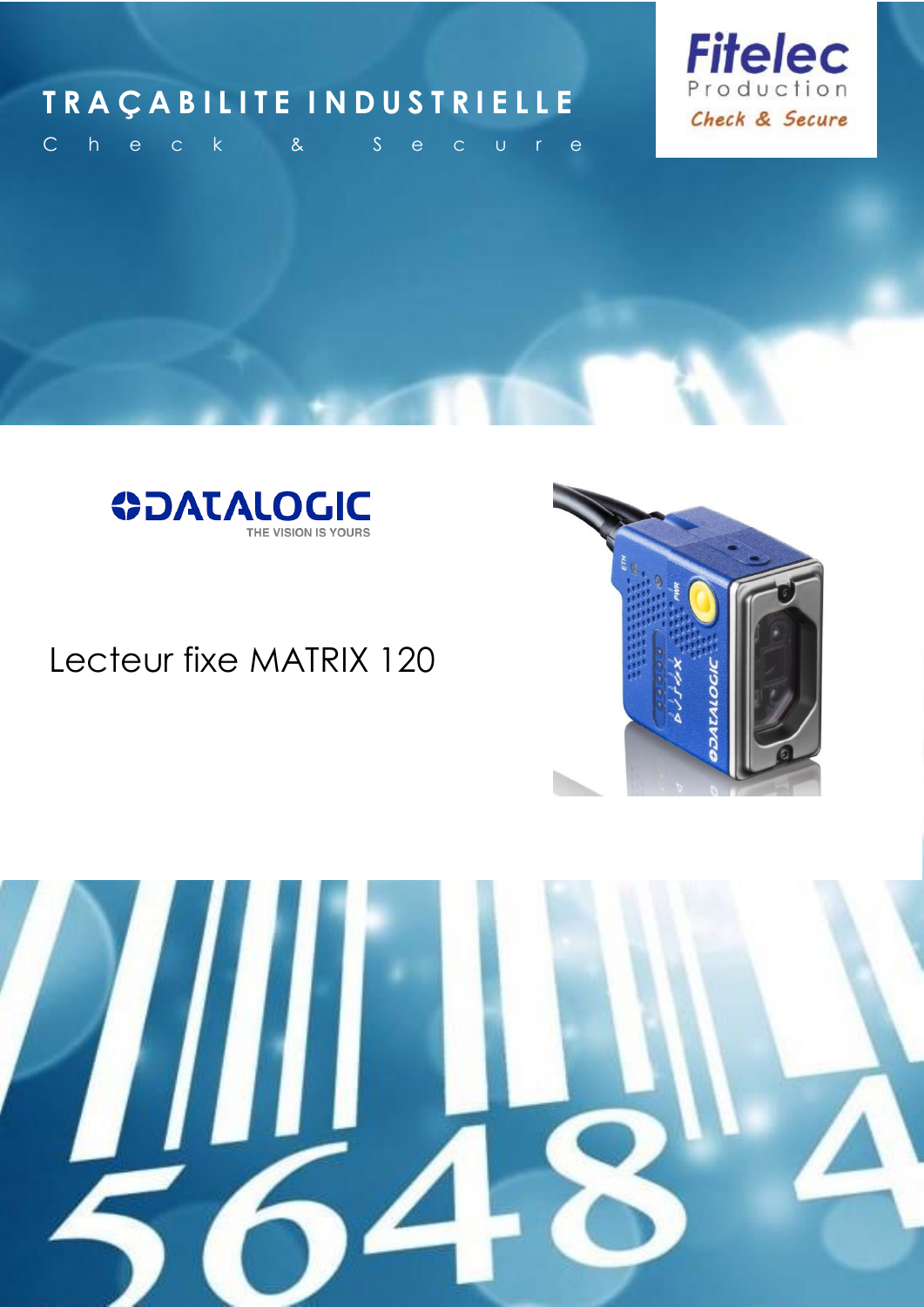# **ODATALOGIC**

The Matrix <sup>120</sup>™ imager is the smallest ultra-compact industrial 2D imager range in the market to fit any integrationspaceandthesmallestcompact2D imagerwithembeddedEthernetconnectivity.

Matrix 120™

TheMatrix120™ isavailableindifferentmodels, including a WVGA sensor for standard applications or a 1.2MP sensor forhigh resolution barcodes. Moreover,awideangleversionmakestheMatrix 120™ the perfect solution for proximity reading.

The Matrix 120™ is characterized with the top industrialgradepartsinitsclass(IP65and0-45ºC / <sup>32</sup> – <sup>133</sup> ºF), with ESD safe models for applications in the electronic industry and features a glass-free reading window, suitable for the Food and Beverage environment.

As part of the full Matrix series, the Matrix 120™ leads themarket forcustomereaseofusebecauseof DL.CODE™ configuration software, X-Press™ button and intuitive HMI.

The Matrix 120™ is the entry level model of the bestin-class Matrix family of high performance industrial 2D imagers.

The Matrix 120 $\text{m}$  is the perfect solution when small dimension, simple integration and performance are the key drivers. This makes the Matrix 120™ the ideal product for OEM customers: Chemical/Biomedical industry and Print & Apply applications. Additionally, thisimager isperfect forentrylevelapplicationsin the Factory Automation arena: Electronics, Packaging and Food/Beverage.



# **IDENTIFICATION**

- Ultracompactdimensionsforeasy integration
- •WVGA 1.2MP and wide angle models
- Smartuserselectablefocusforhighapplicationflexibility
- •Embedded Ethernetconnectivity
- •Serial and USB options on the same model
- •ESD versions for electronic applications
- Polarized Version for 90° mounting and reflecting surfaces
- Topindustrialgrade:IP65;operating temperatures: 0-45 ºC /32 – <sup>133</sup> ºF
- •DL.Code software configurator for outstanding ease of setup
- •Xpress,Datalogic's 'Green Spot' technologyandintuitive HMI for top ease of use

### **HIGHLIGHTS APPLICATIONS**

- Electronics Track and trace PCB board manufacturing
- •FactoryAutomation:Print&Apply–labelverification
- •FactoryAutomation:Food&Beverage–traceability
- OEM: Kiosks ticketing machine
- Healthcare: Clinical Lab vials identification
- •Chemicalandbiomedicalanalysismachine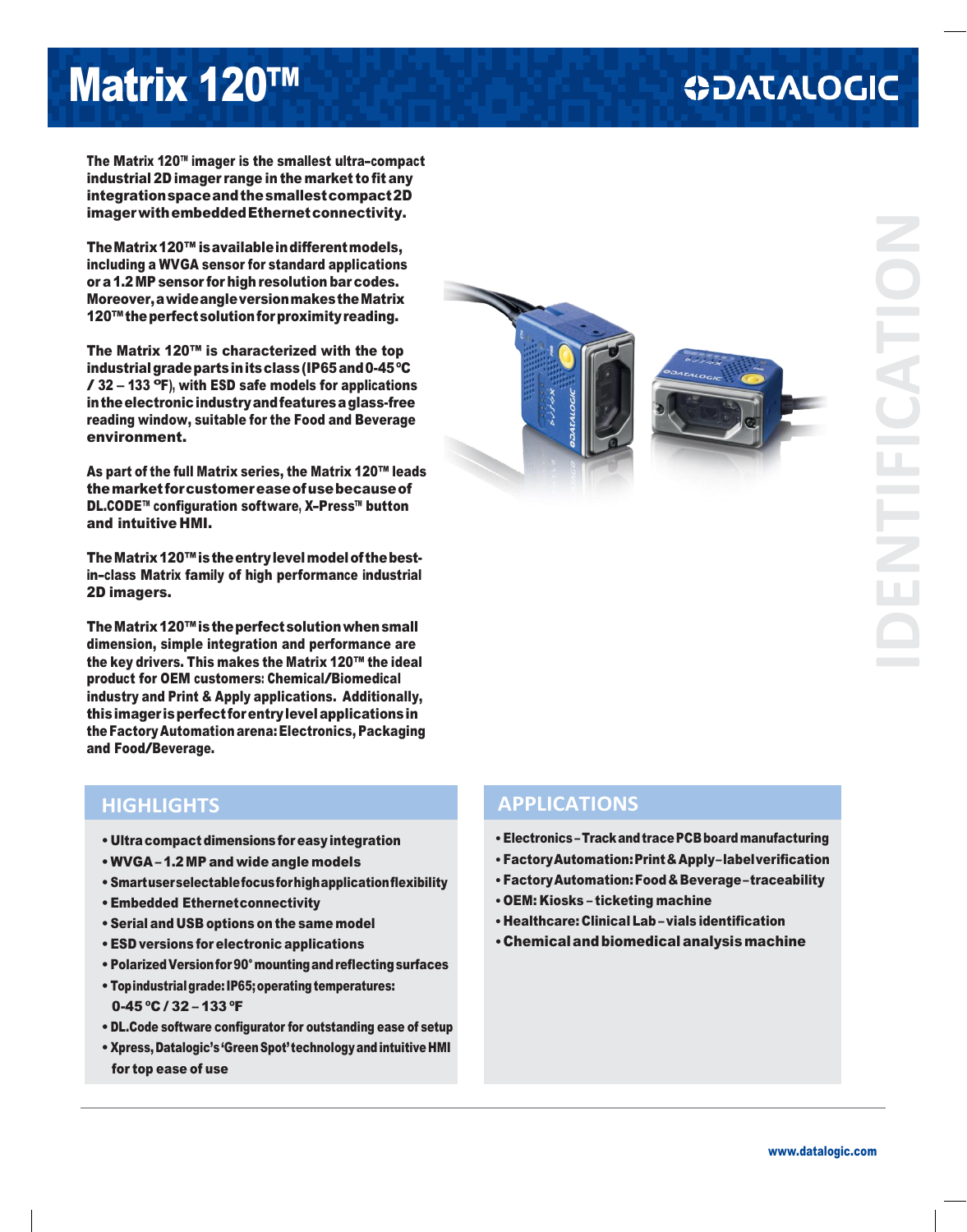# Matrix 120™

# **TECHNICAL DATA**

| <b>READING RANGE</b><br>$(MIN - MAX)$              | Matrix 120 - WVGA: 25-190mm [1.0-7.5 in]<br>Matrix 120-MP: 25-220mm [1.0-8.7 in]                                                                                                     |
|----------------------------------------------------|--------------------------------------------------------------------------------------------------------------------------------------------------------------------------------------|
| <b>FOCUSING SYSTEM</b>                             | Manual adjustment in three precalibrated positions<br>(45, 70, 125mm - WVGA; 45, 80, 125mm - MP)                                                                                     |
| <b>SENSOR</b>                                      | CMOSsensor with Global Shutter/WVGA-752x480px<br>CMOS sensor with Global Shutter/MP-1280x960 px                                                                                      |
| <b>FRAME RATE</b>                                  | up to 57 full-frame/s (WVGA model), up to 36 full-frame/s (MP model)                                                                                                                 |
| <b>ON BOARD MEMORY</b>                             | <b>128 MB</b>                                                                                                                                                                        |
| <b>READABLE CODES</b>                              | 1D Codes: all standard 1 dimensional symbologies<br>2D Codes: Data Matrix, QR Code, Micro QR, Maxicode, Aztec<br>Postal Codes: Royal Mail, Japan Post, Planet, Postnet and many more |
| <b>CODE ORIENTATION</b>                            | <b>Omnidirectional on any code type</b>                                                                                                                                              |
| <b>MULTILABEL/MULTICODE READING</b>                | $\checkmark$                                                                                                                                                                         |
| <b>VOLTAGE SUPPLY/</b><br><b>POWER CONSUMPTION</b> | 5-30 VDC; 1.6 to 2.4 W                                                                                                                                                               |
| <b>IP RATING</b>                                   | <b>IP65</b>                                                                                                                                                                          |
| <b>TEMPERATURE RANGE</b>                           | $0-45$ °C / 32 - 133 °F                                                                                                                                                              |
| <b>CASE MATERIAL</b>                               | Zama (Zinc Alloy) - Plastic reading window cover                                                                                                                                     |
| <b>DIMENSIONS</b><br>(TYPICAL VALUE)               | 45.4x31.1x23.5mm[1.8x1.2x1in](SER+USB model)<br>45.4x48.5x23.5mm[1.8x1.9x1in](SER+ETH model)                                                                                         |
| <b>WEIGHT</b>                                      | 117 g (4.1 oz) with cable (SER+USB model) - 200 g (7.1 oz) with cable (SER+ETH model)                                                                                                |
| <b>ESD SAFE</b>                                    |                                                                                                                                                                                      |
| <b>EMBEDDED</b><br><b>COMMUNICATION INTERFACES</b> | RS-232/RS-422/USB 2.0 high speed (USB-CDC, USB-HID)<br>Main RS-232 or RS-422 FD (2400 to 115200 bit/s)                                                                               |
| <b>ETHERNET</b>                                    | Embedded (SER+ETH model only) 10/100 Mbit/s*                                                                                                                                         |
| <b>DIGITAL INPUTS</b>                              | Two SW Programmable (PNP/NPN)                                                                                                                                                        |
| <b>DIGITAL OUTPUTS</b>                             | Two SW Programmable (PNP/NPN)                                                                                                                                                        |
| <b>DEVICE PROGRAMMING</b>                          | X-PRESS™ Human Machine Interface<br>Windows-based SW (DL.CODE™) via Ethernet or Serial Interface<br>Host Mode Programming sequences, sent over Serial or Ethernet TCP                |

\* The embedded Ethernet interface supports application protocols: TCP/IP, EtherNet/IP, PROFINET-IO, Modbus TCP.

# **ODATALOGIC**



Pharma



Electronics



Food & Beverage

## **MODELS**

| Code      | <b>Description</b>                          | <b>SW</b>      | <b>Sensor</b> | <b>Connectivity</b> | <b>Type</b> | Code<br>Library |
|-----------|---------------------------------------------|----------------|---------------|---------------------|-------------|-----------------|
| 937800006 | <b>MATRIX 120 210-100 WVGA SER+USB 1D</b>   | <b>DL.Code</b> | <b>WVGA</b>   | <b>SER+USB</b>      | <b>STD</b>  | 1D              |
| 937800007 | <b>MATRIX 120 210-110 WVGA SER+ETH 1D</b>   | <b>DL.Code</b> | <b>WVGA</b>   | <b>ETH</b>          | <b>STD</b>  | 1D              |
| 937800000 | <b>MATRIX 120 210-000 WVGA SER+USB STD</b>  | <b>DL.Code</b> | <b>WVGA</b>   | <b>SER+USB</b>      | <b>STD</b>  | $1D+2D$         |
| 937800002 | <b>MATRIX 120 210-001 WVGA SER+USB ESD</b>  | <b>DL.Code</b> | <b>WVGA</b>   | <b>SER+USB</b>      | <b>ESD</b>  | $1D+2D$         |
| 937800001 | <b>MATRIX 120 210-010 WVGA SER+ETH STD</b>  | <b>DL.Code</b> | <b>WVGA</b>   | <b>ETH</b>          | <b>STD</b>  | $1D+2D$         |
| 937800003 | <b>MATRIX 120 210-011 WVGA SER+ETH ESD</b>  | <b>DL.Code</b> | <b>WVGA</b>   | <b>ETH</b>          | <b>ESD</b>  | $1D+2D$         |
| 937800004 | <b>MATRIX 120 310-001 1.2MP SER+USB ESD</b> | <b>DL.Code</b> | 1.2 MP        | <b>SER+USB</b>      | <b>ESD</b>  | $1D+2D$         |
| 937800005 | <b>MATRIX 120 310-011 1.2MP SER+ETH ESD</b> | <b>DL.Code</b> | 1.2 MP        | <b>ETH</b>          | <b>ESD</b>  | $1D+2D$         |